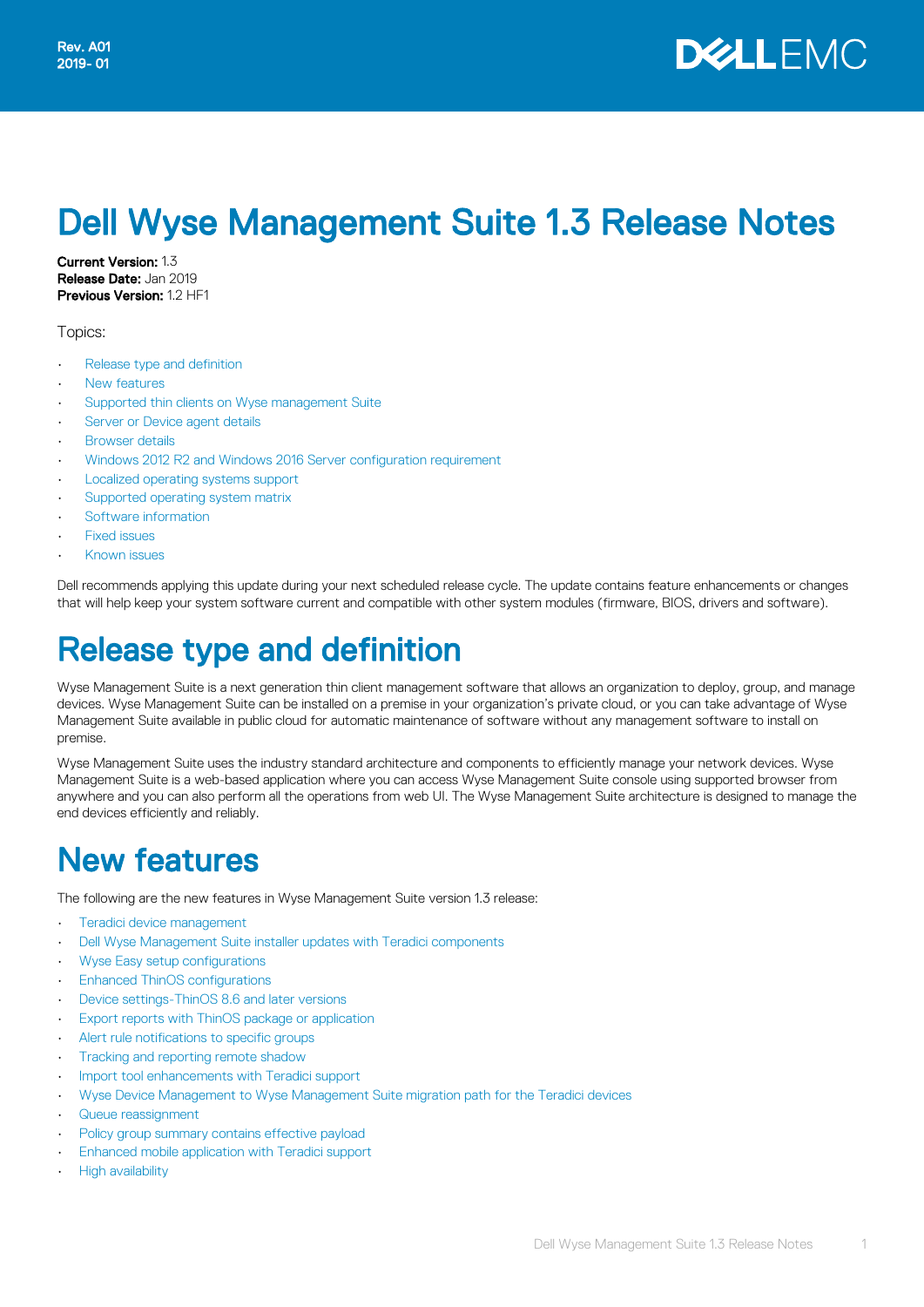<span id="page-1-0"></span>• [Windows Embedded Standard Wyse Device Agent 14.3.0.66](#page-3-0)

### Teradici device management

- Supports Teradici management console by using EMSDKs to manage the Teradici devices.
	- Supports the following Teradici devices:
	- Wyse 5030 PCoIP zero client
	- Wyse 7030 PCoIP zero client
	- Wyse 5050 AIO
- Supports the firmware upgrade and downgrade process from Threadx 5.x to Threadx 6.x version.
- Supports up to 5000 Teradici devices with each EMSDK server.
- Supports DNS and DHCP configuration to connect to SDK in Teradici devices. All tenants must have their own Teradici EMSDK running in their environment.
- Supports Teradici management for private cloud with pro license.
- Supports Teradici firmware versions 5.x and 6.x.
- Supports up to 60,000 Teradici devices.

## Dell Wyse Management Suite installer updates with Teradici components

The Dell Wyse Management Suite installer provides the following options:

- You can install the Teradici EMSDK components as a service either on Wyse Management Suite server or on a different server.
- You can create the CIFS user credentials while installing the software.
- You can upgrade Wyse Management Suite version 1.1, 1.2, and 1.2 HF1 to Wyse Management Suite version 1.3. If the upgrade process to Wyse Management Suite version 1.3 fails, the installer rolls back to the previous state.

The following table provides the Dell Wyse Management Suite upgrade path:

#### Table 1. Supported upgrade path

| Dell Wyse Management Suite upgrade version                                                             | Path                          |
|--------------------------------------------------------------------------------------------------------|-------------------------------|
| Upgrading from Dell Wyse Management Suite version 1.1 to Dell<br>Wyse Management Suite version 1.3     | 1.1 > 1.3                     |
|                                                                                                        | $1.1 > 1.2 > 1.2$ HF1 $> 1.3$ |
|                                                                                                        | $1.1 > 1.2$ HF1 $> 1.3$       |
|                                                                                                        | 1.1 > 1.2 > 1.3               |
| Upgrading from Dell Wyse Management Suite version 1.2 to Dell<br>Wyse Management Suite version 1.3     | 1.2 > 1.3                     |
|                                                                                                        | $1.2 > 1.2$ HF1 $> 1.3$       |
| Upgrading from Dell Wyse Management Suite version 1.2 HF1 to<br>Dell Wyse Management Suite version 1.3 | $1.2$ HF1 $> 1.3$             |

### Wyse Easy setup configurations

Wyse Management Suite with pro license supports all the existing Wyse Easy setup configurations for Wyse software thin clients. Wyse convertor for PCs version 2.0 and later versions are required to support all the Wyse Easy Management configurations.

## Enhanced ThinOS configurations

In Wyse Management Suite version 1.3, new set of ThinOS policy settings are added. To configure the policy settings, follow the navigation path: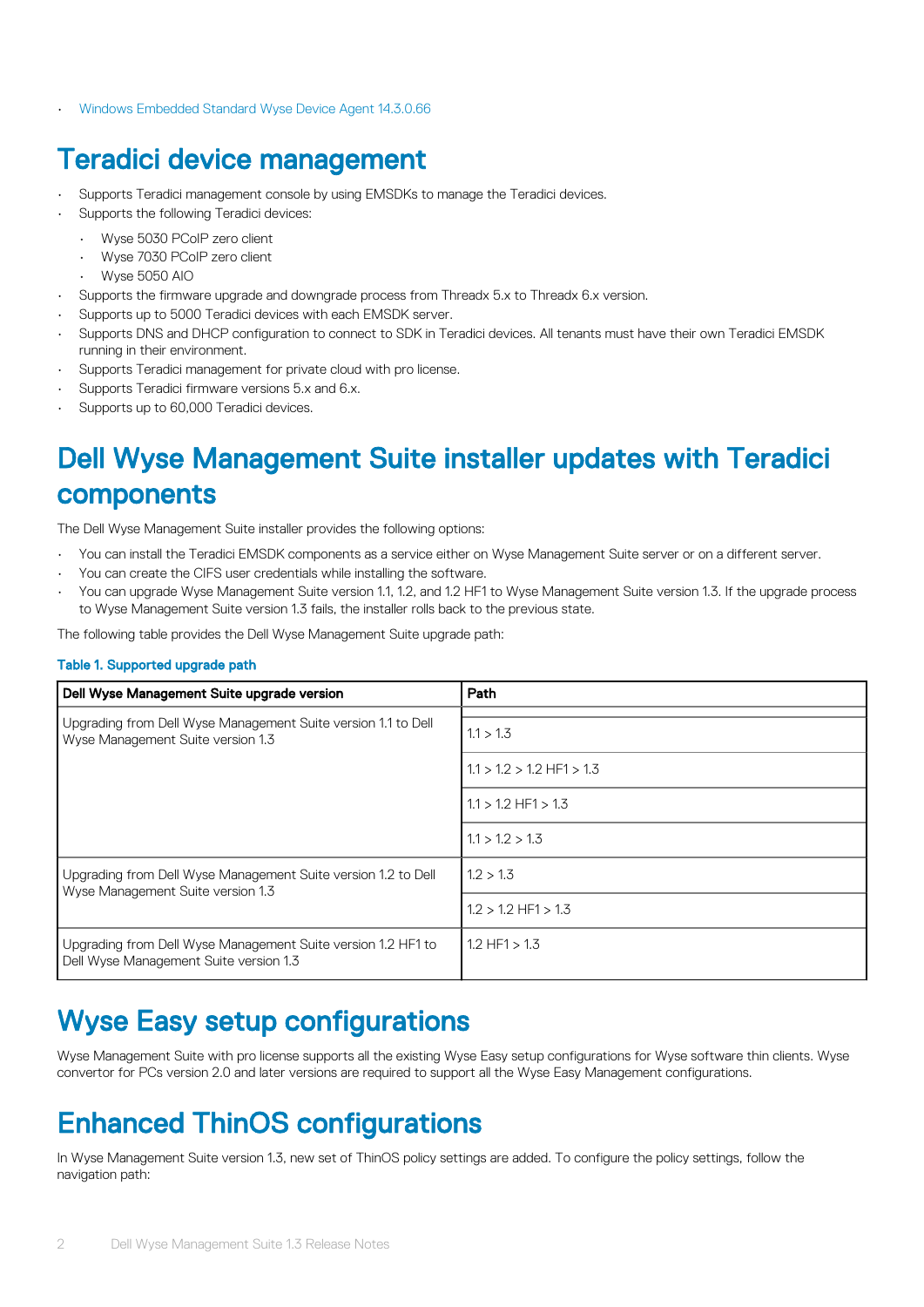- <span id="page-2-0"></span>• General Settings 8.5+ > Audio Settings
- General Settings 8.5+ > Mouse Settings
- Network Settings > LAN Connections (8.6+)
- Network Settings > SCEP Settings (8.6+)
- Network Settings > Proxy (8.6+)
- Visual Experience > Desktop Color (8.6+)
- Visual Experience > Desktop Wallpaper > Dell Default Wallpaper (8.6+)
- Visual Experience > Desktop Wallpaper > Wyse Default Wallpaper (8.6+)
- Remote connection (8.5+) > Global Session settings > Enable Whitelist or Disable Blacklis

### Device settings—ThinOS 8.6 and later versions

The device settings such as, mouse, keyboard, monitor, time zone, printers, audio, and network are preserved when devices are managed by using Wyse Management Suite. You can select any one of the following options:

- Disable Override
- **Enable Manual Override**
- Enable selective manual overrides

NOTE: This feature is only supported on the Wyse Management Suite pro version. G)

### Export reports with ThinOS package or application

The ThinOS device report contains information about the installed applications. You can generate group level reports for the ThinOS devices.

 $(i)$ NOTE: This feature is only supported on the Wyse Management Suite pro version.

### Alert rule notifications to specific groups

In Rules page, you can create a group level alert notifications rule. The group rule is applied to the selected group and not applied to the sub groups.

### Tracking and reporting remote shadow

- The **Remote Shadow** option is added as a new event type for log remote session instantiation.
- Each remote shadow session creates an audit log. Go to **Events > Audit** to view the audit log. The audit log is a part of **Audit Log** reports in the Portal Administration page. Go to Portal Administration > Reports to view the reports.
- In the **Event** page, the duration of the remote session is displayed.

### Import tool enhancements with Teradici support

- Supports importing Teradici devices and associated resources from Wyse Device Manager to Wyse Management Suite by using the import tool.
- Supports upgrading Dell Wyse Management Suite Import tool to the latest version from the previous versions.
	- NOTE: Devices with Teradici 5.x and later versions are imported.  $(i)$

The following table provides the information about Dell Wyse Management Suite Import tool:

#### Table 2. Dell Wyse Management Suite Import tool

| <b>Dell Wyse Management Suite</b><br>Import tool | <b>Dell Wyse Management Suite</b><br>version 1.1 | <b>Dell Wyse Management Suite</b><br>version 1.2 | <b>Dell Wyse Management Suite</b><br>version 1.3 |
|--------------------------------------------------|--------------------------------------------------|--------------------------------------------------|--------------------------------------------------|
| 1.0                                              | Supported                                        | Not supported                                    | Not supported                                    |
| 1.1                                              | Not supported                                    | Supported                                        | Not supported                                    |
| 1.2                                              | Not supported                                    | Not supported                                    | Supported                                        |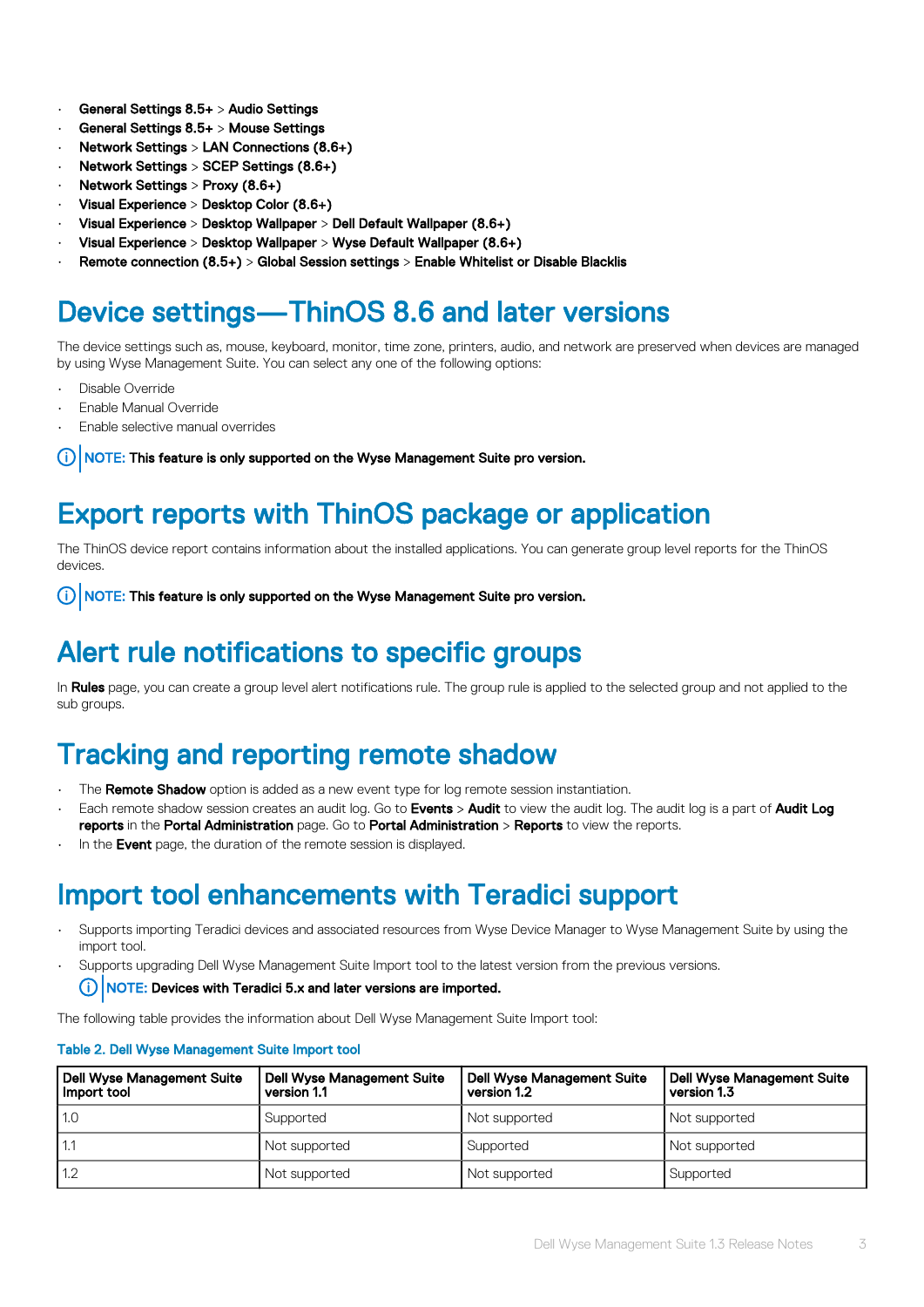### <span id="page-3-0"></span>Teradici devices migration path

Teradici devices can be migrated from Wyse Device Management version 5.7.x to Wyse Management Suite version 1.3. You can import the devices by using Wyse Management Suite version 1.1 and 1.2 import tool. Upgrade the Teradici devices to 5.x firmware before migrating to Wyse Management Suite.

### Queue reassignment

In the Portal Administrator page, Rebalance queue option is available. Do some housekeeping tasks on the Wyse Management Suite portal when you change the IP address of the private cloud server. Ensure that the server is working properly. If the server IP address is different in cluster IPs from queue lock IP, and then a warning message is displayed. Click the re-assign option to assign the queues again.

NOTE: This feature is only supported on the Wyse Management Suite pro version.

### Policy group summary contains effective payload

In the Groups & Configs page, you can view the details of effective payloads. The configurations which are applied to the groups and the devices are displayed. You can view the configured policy settings of the selected group.

The default values are used if you have not specified any custom values in the policy settings.

## Mobile application with Teradici support

The Wyse Management Suite version 1.3 mobile application with iOS and android operating system supports Teradici devices.

## High availability

The High Availability document serves as a reference document for preparation of specific High Availability architecture. It explains how to protect the software from unplanned down time and minimize planned down time. Wyse Management Suite version 1.3 supports High Availability Guide with instructions to create high availability setup. For more information, see [Dell support.](https://www.dell.com/support/home/bo/en/bodhs1?c=bo&l=en&s=dhs)

### Windows Embedded Standard Wyse Device Agent 14.3.0.66

- Supports encrypt p12 and keystore password.
- Supports Wyse Software Thin client version 1.2.
- Issue fixes

NOTE: Ensure Wyse Device Agent is upgraded to the latest version for Wyse Management Suite 1.3 features to work.

# Supported thin clients on Wyse management Suite

#### Table 3. Supported thin clients

| <b>Operating System</b> | Device Type              | <b>Build number</b>                          |
|-------------------------|--------------------------|----------------------------------------------|
| Linux                   | Wyse 5010 thin client    | 11.3.106                                     |
|                         | Wyse 7010 thin client    | WDA version 2.0.11-00.1 and later            |
|                         | Wyse 5020 thin client    | Platform utility version 1.0.3-0.1 and later |
|                         | Wyse 7020 thin client    |                                              |
| ThinLinux               | Wyse 5020 thin client    | For Wyse 3040 thin client:                   |
|                         | Wyse 5060 thin client    | 1.0.7.1 and other platforms-1.0.7            |
|                         | Wyse 7020 thin client    | WDA version 2.3.1                            |
|                         | Wyse 3030 LT thin client |                                              |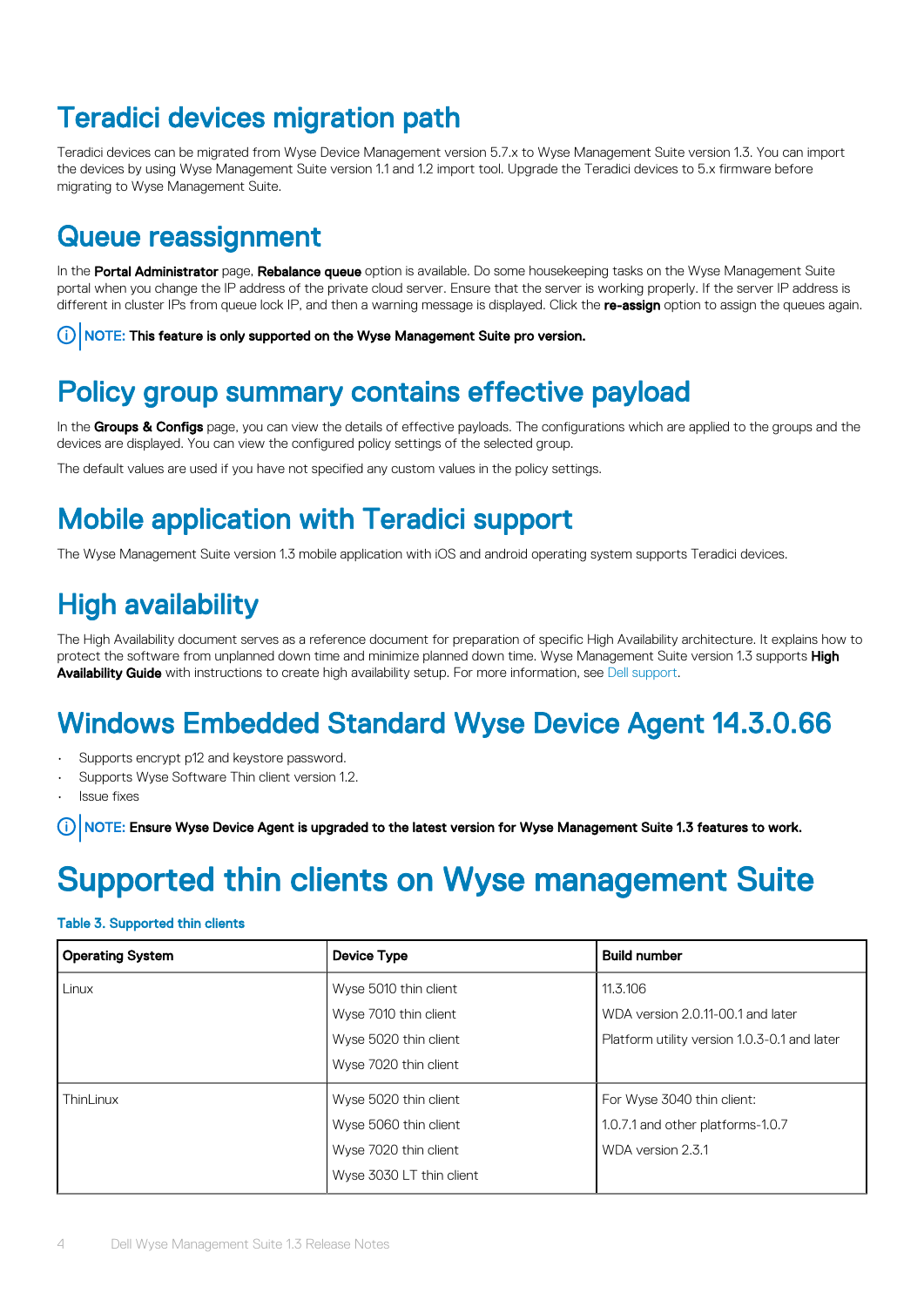| <b>Operating System</b>                             | <b>Device Type</b>                                                                                                                                                       | <b>Build number</b>                                                                                                                                                                                                                                        |
|-----------------------------------------------------|--------------------------------------------------------------------------------------------------------------------------------------------------------------------------|------------------------------------------------------------------------------------------------------------------------------------------------------------------------------------------------------------------------------------------------------------|
|                                                     | Wyse 3040 thin client                                                                                                                                                    | Platform Utility version 1.2.3-0.3 and later                                                                                                                                                                                                               |
| ThinLinux 2.0<br>Windows Embedded Standard 7 (WES7) | Wyse 3040 thin client<br>Wyse 5070 thin client<br>Wyse 5070 Extended thin client<br>Wyse 5010 thin client                                                                | For Wyse 3040 thin client:<br>2.0.14.31318<br>WDA version 3.3.1<br>Platform Utility version 2.2.7-04 and later<br>For Wyse 5070 thin client:<br>2.0.22.31472<br>WDA version 3.3.1<br>Platform Utility version 2.2.7-04 and later<br>7064, 7065, 7066, 7067 |
|                                                     | Wyse 7010 thin client<br>Wyse 5020 thin client<br>Wyse 7020 thin client<br>Wyse 3030 thin client<br>Wyse 7010 Extended thin client                                       | WDA version 14.3.0.66<br>Merlin version 3.7.7 and later                                                                                                                                                                                                    |
| Windows Embedded Standard 7P (WES7P)                | Wyse 5010 thin client<br>Wyse 7010 thin client<br>Wyse 5020 thin client<br>Wyse 7020 thin client<br>Wyse 7010 Extended thin client                                       | 7065, 7066, 7067<br>WDA version 14.3.0.66<br>Merlin version 3.7.7 and later                                                                                                                                                                                |
|                                                     | Wyse 7040 thin client                                                                                                                                                    | 7065<br>WDA version 14.3.0.66<br>Merlin version 3.7.7 and later                                                                                                                                                                                            |
|                                                     | Latitude 3460 mobile thin client                                                                                                                                         | 7065<br>WDA version 14.3.0.66<br>Merlin version 3.7.7 and later                                                                                                                                                                                            |
|                                                     | Latitude E7270 mobile thin client                                                                                                                                        | 7065<br>WDA version 14.3.0.66<br>Merlin version 3.7.7 and later                                                                                                                                                                                            |
|                                                     | Wyse 5060 thin client                                                                                                                                                    | 7067<br>WDA version 14.3.0.66<br>Merlin version 3.7.7 and later                                                                                                                                                                                            |
| Windows 10 IoT Enterprise (WIE10)                   | Wyse 5020 thin client<br>Wyse 7020 thin client<br>Latitude 3480 mobile thin client<br>Latitude 5280 mobile thin client<br>Wyse 5060 thin client<br>Wyse 5070 thin client | 0A62<br>0A63<br>0A62<br>10.03.06.05.18.00<br>WDA versions 14.2.0.x and later<br>Merlin version 3.7.7 and later                                                                                                                                             |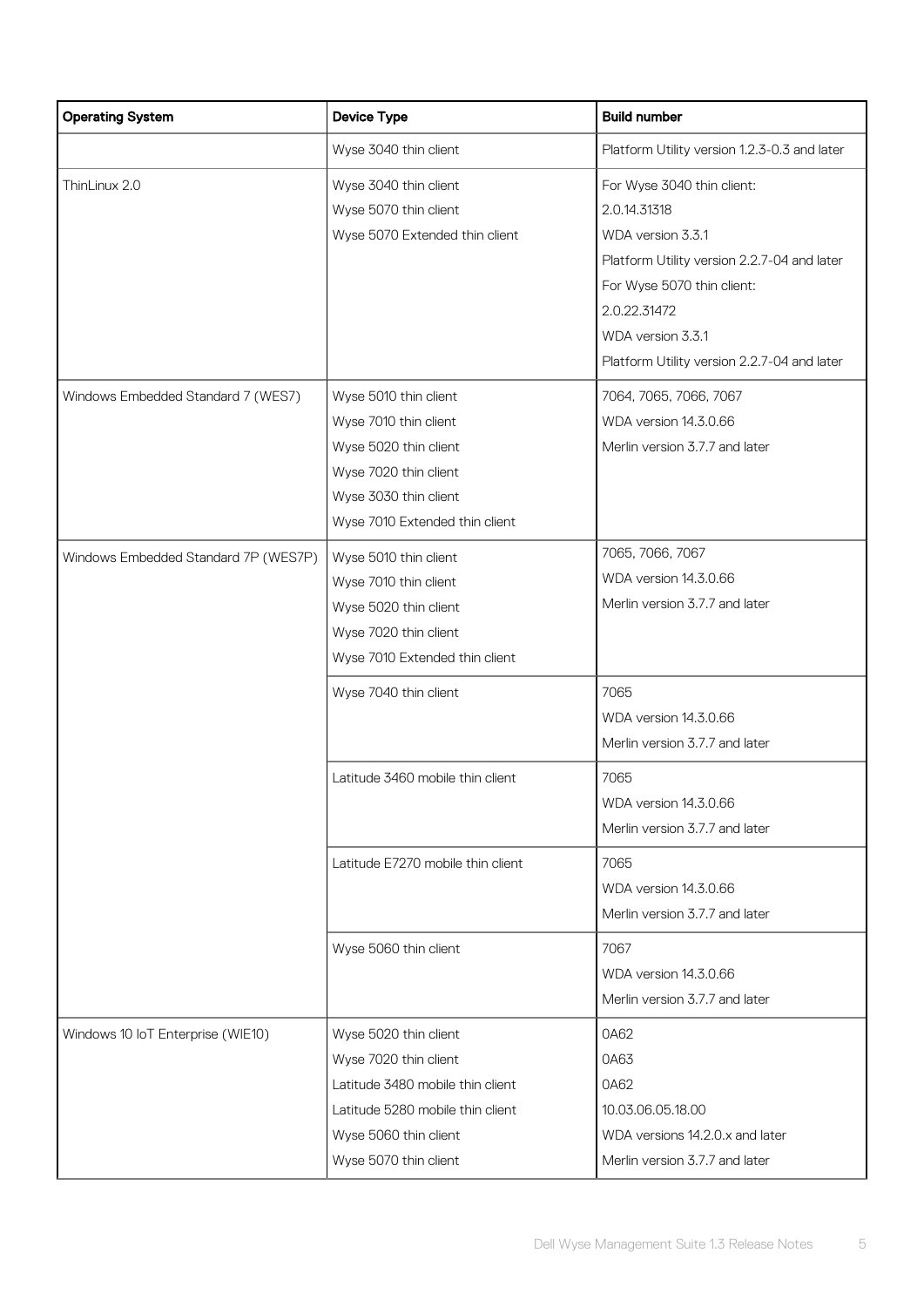<span id="page-5-0"></span>

| <b>Operating System</b>            | <b>Device Type</b>                    | <b>Build number</b>                |
|------------------------------------|---------------------------------------|------------------------------------|
|                                    | Wyse 5070 Extended thin client        |                                    |
| Windows Embedded 8 Standard (WE8S) | Wyse 5010 thin client                 | 930                                |
|                                    | Wyse 7010 thin client                 | WDA versions 14.2.0.x and later    |
|                                    | Wyse 5020 thin client                 | Merlin version 3.7.7 and later     |
|                                    | Wyse 7020 thin client                 |                                    |
| ThinOS                             | Wyse 5040 AIO                         | 8.4_009, 8.4_105, 8.4_112, 8.5_008 |
|                                    | Wyse 3010 thin client                 | Firmware version 8.5 108           |
|                                    | Wyse 3020 thin client                 |                                    |
|                                    | Wyse 5010 thin client (ThinOS, PCOIP) |                                    |
|                                    | Wyse 7010 thin client                 |                                    |
|                                    | Wyse 3030 LT thin client              |                                    |
|                                    | Wyse 5060 thin client                 |                                    |
|                                    | Wyse 3040 thin client                 |                                    |
|                                    | Wyse 5070 thin client                 |                                    |
|                                    | Wyse 5070 Extended thin client        |                                    |

# Server or Device agent details

The following table provides the information about server and device agent details:

### Table 4. Server/Device agent details

| Server/Device name                         | Version     |
|--------------------------------------------|-------------|
| Wyse Management Suite 1.3                  | 1.3.40926   |
| Wyse Management Suite Repo 1.3             | 1.3.40926   |
| Wyse Management Suite Import Tool          | 1.2.40827   |
| Wyse Management Suite Mobile App (iOS)     | 1.3.0.40813 |
| Wyse Management Suite Mobile App (Android) | 1.3.0.40814 |
| WES Wyse Device Agent                      | 14.3.0.66   |
| ThinLinux 1.0 Agent                        | 2.3.1       |
| ThinLinux 2.0 Agent                        | 3.3.1       |

## Browser details

The following table provides the information about browser details:

### Table 5. Browser details

| <b>Browsers</b> | Version               |
|-----------------|-----------------------|
| Chrome          | 166.0.3359 and later  |
| Firefox         | <b>56.0 and later</b> |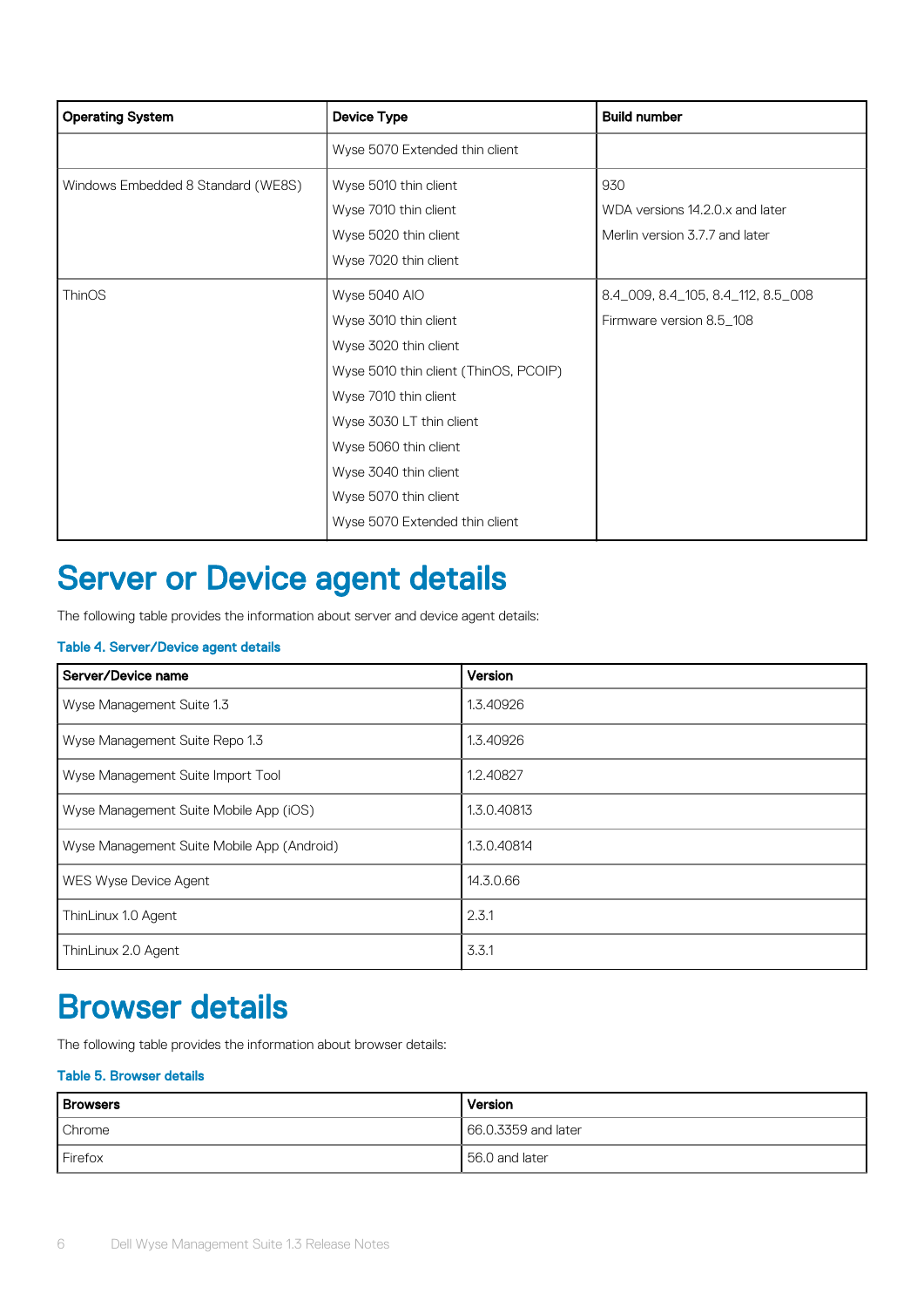<span id="page-6-0"></span>

| <b>Browsers</b>           | .<br>/ersion |
|---------------------------|--------------|
| ' Internet                | $\Lambda$    |
| -vnl∩r≏r                  | later        |
| וש וש                     | nno          |
| . . <b>.</b> . <b>.</b> . |              |

# Windows 2012 R2 and Windows 2016 Server configuration requirement

#### Table 6. Windows 2012 R2 and Windows server 2016 configuration requirement

| <b>Number of devices</b>                                                                 | <b>Requirements</b>                                                                                             |
|------------------------------------------------------------------------------------------|-----------------------------------------------------------------------------------------------------------------|
| Minimum server requirement for Wyse Management Suite<br>operation                        | Minimum CPU requirements-4 CPU<br>Minimum disk space-40 GB<br>Minimum memory RAM-8 GB                           |
| Server requirement for Wyse Management Suite operation for less<br>than 50,000 devices   | Minimum CPU requirements-4 CPU<br>$\ddot{\phantom{1}}$<br>Minimum disk space-120 GB<br>Minimum memory RAM-16 GB |
| Server requirement for Wyse Management Suite operation for<br>50,000 and 120,000 devices | Minimum CPU requirements-16 CPU<br>Minimum disk space-200 GB<br>Minimum memory RAM-32 GB                        |

## Localized operating systems support

The following table provides the information about the localized operating system:

#### Table 7. Localized operating system support

| Languages           | <b>Windows Embedded Standard</b> | <b>Windows Embedded Standard</b><br><b>7P</b> | Windows 10 IoT Enterprise |
|---------------------|----------------------------------|-----------------------------------------------|---------------------------|
| Japanese            | Yes                              | Yes                                           | Yes                       |
| German              | Yes                              | Yes                                           | Yes                       |
| Korean              | Yes                              | Yes                                           | Yes                       |
| Spanish             | Yes                              | Yes                                           | Yes                       |
| French Canada       | Yes                              | Yes                                           | Yes                       |
| French France       | Yes                              | Yes                                           | Yes                       |
| Italian             | Yes                              | Yes                                           | Yes                       |
| Chinese Traditional | Yes                              | Yes                                           | Yes                       |
| Chinese Simplified  | Yes                              | Yes                                           | Yes                       |
| Portuguese brazil   | Yes                              | Yes                                           | Yes                       |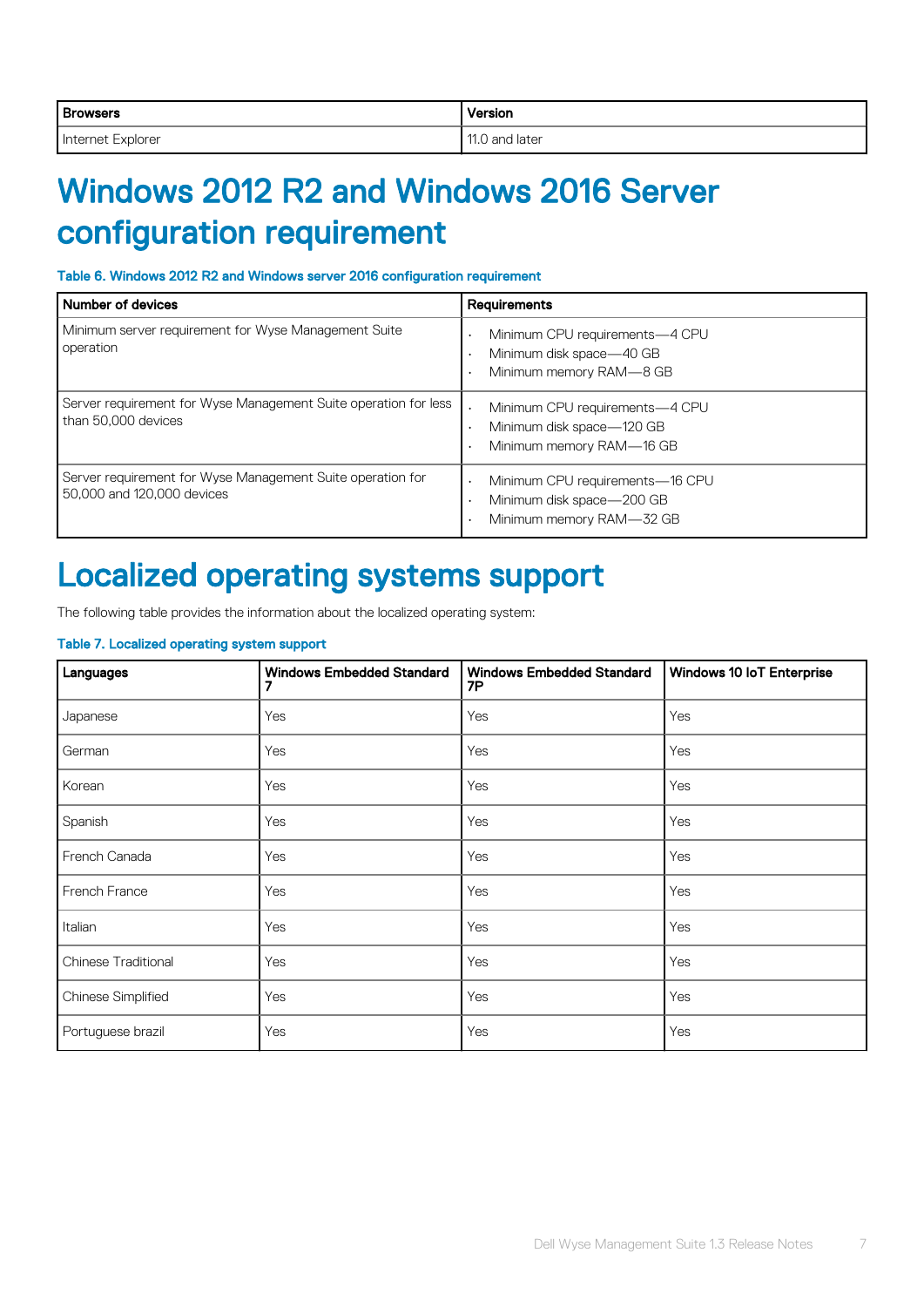# <span id="page-7-0"></span>Supported operating system matrix

### Table 8. Supported operating system matrix

| <b>Operating System</b>           | <b>Wyse Management Suite</b><br>server | <b>Wyse Management Suite</b><br>repository | Remote database |
|-----------------------------------|----------------------------------------|--------------------------------------------|-----------------|
| Windows server 2012 R2 English    | Yes                                    | Yes                                        | Yes             |
| Windows server 2012 R2 French     | Yes                                    | Yes                                        | <b>No</b>       |
| Windows server 2012 R2 Italian    | Yes                                    | Yes                                        | <b>No</b>       |
| Windows server 2012 R2<br>German  | Yes                                    | Yes                                        | <b>No</b>       |
| Windows server 2012 R2<br>Spanish | Yes                                    | Yes                                        | <b>No</b>       |
| Windows server 2016 English       | Yes                                    | Yes                                        | Yes             |
| Windows server 2016 French        | Yes                                    | Yes                                        | <b>No</b>       |
| Windows server 2016 Italian       | Yes                                    | Yes                                        | <b>No</b>       |
| Windows server 2016 German        | Yes                                    | Yes                                        | <b>No</b>       |
| Windows server 2016 Spanish       | Yes                                    | Yes                                        | No.             |

# Software information

#### Table 9. Software information

| File name                  | <b>Description</b>                          | Version   |
|----------------------------|---------------------------------------------|-----------|
| WMS 1.3.exe                | Wyse Management Suite server                | 40926     |
| WMS_Repo.exe               | Wyse Management Suite repository            | 40926     |
| WMS_Import_Tool.exe        | WDM to Wyse Management suite import<br>tool | 40827     |
| WDA_14.3.0.66_Unified.exe  | Unified WDA for windows                     | 14.3.0.66 |
| WDA-2.3.1-00.04.x86 64.tar | WDA package for ThinLinux 1.0               | 2.3.1     |
| wda_3.3.1-04_amd64.tar     | WDA package for ThinLinux 2.0               | 3.3.1     |

## Fixed issues

### Table 10. Fixed issues

| <b>CIR</b> number | <b>Description</b>                                                                                                    |  |
|-------------------|-----------------------------------------------------------------------------------------------------------------------|--|
| STRATUS-17527     | Ability to add Alert Rule Notifications to specific groups.                                                           |  |
| STRATUS-17522     | Remote Shadow is added as a new event type to log remote session instantiation for tracking and reporting<br>purpose. |  |
| STRATUS-17851     | The special characters by using Alt+Gr key is not working in Wyse 5060 thin client with Windows 10 loT<br>Enterprise. |  |
| STRATUS-17495     | Export reports with ThinOS package and application.                                                                   |  |
| STRATUS-16708     | Supports import of .PEM certificates. Push the certificates to the devices by using Wyse Management Suite.            |  |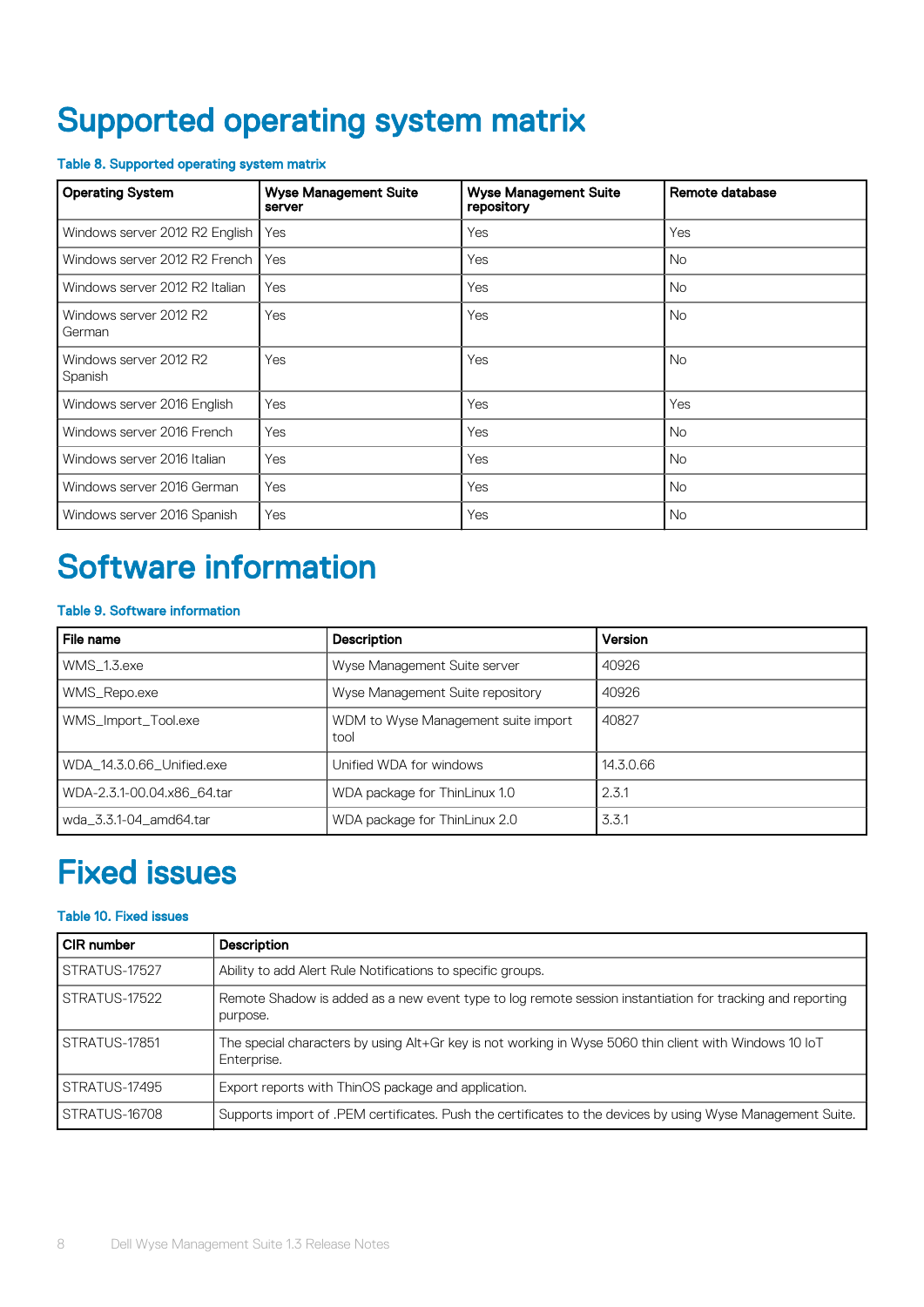# <span id="page-8-0"></span>Known issues

### Table 11. Known issues

| <b>Issue number</b> | <b>Description</b>                                                                                                                                                                                                                                                                                                                         | Workaround                                                                                                  |
|---------------------|--------------------------------------------------------------------------------------------------------------------------------------------------------------------------------------------------------------------------------------------------------------------------------------------------------------------------------------------|-------------------------------------------------------------------------------------------------------------|
| STRATUS-18059       | VMware and Microsoft Broker agent description is changed.                                                                                                                                                                                                                                                                                  | There is no workaround.                                                                                     |
| STRATUS-18042       | After the Wyse Management Suite is installed and the tenant is created, the<br>ccm. ini file is not removed from the installer path.                                                                                                                                                                                                       | There is no workaround.                                                                                     |
| STRATUS-17949       | The Touch screen drag feature is not working in ThinOS firmware version<br>8.6_002.05.                                                                                                                                                                                                                                                     | There is no workaround.                                                                                     |
| STRATUS-18054       | Teradici OSD logo information is displayed in information tool tip option under<br>Apps & Data > Inventory > Add File > Type drop-down list in the Wyse<br>Management Suite public cloud. The Wyse Management Suite public cloud<br>does not support Teradici.                                                                             | There is no workaround.                                                                                     |
| STRATUS-18049       | Invalid tags are displayed when the server details are incorrect and when you<br>register a device to Wyse Management Suite.                                                                                                                                                                                                               | There is no workaround.                                                                                     |
| STRATUS-18032       | For both Wyse Management Suite private and public cloud, the Time Zone<br>option is not translated on the Devices page.                                                                                                                                                                                                                    | There is no workaround.                                                                                     |
| STRATUS-18007       | Wyse Management Suite is not upgraded with EMSDK component from an<br>older version to Wyse Management Suite version 1.3 automatically.                                                                                                                                                                                                    | Go to <b>Portal Administrator</b> ><br><b>Teradici &gt; Add server</b> to add<br>the EMSDK server manually. |
| STRATUS-17951       | The <b>Dashboard</b> page takes approximately one minute of time to load 100k<br>devices.                                                                                                                                                                                                                                                  | There is no workaround.                                                                                     |
| STRATUS-17872       | After importing the Teradici devices by using Wyse Management Suite<br>version 1.2 import tool, the Teradici OSD logo is present in the Tomca-8<br>folder C: \Program Files\DELL\WMS\Tomcat-8. The Teradici OSD<br>logo must be present in Wyse Management Suite 1.3 local repository ><br>deta > shared > teradiciosdlogorepository file. | There is no workaround.                                                                                     |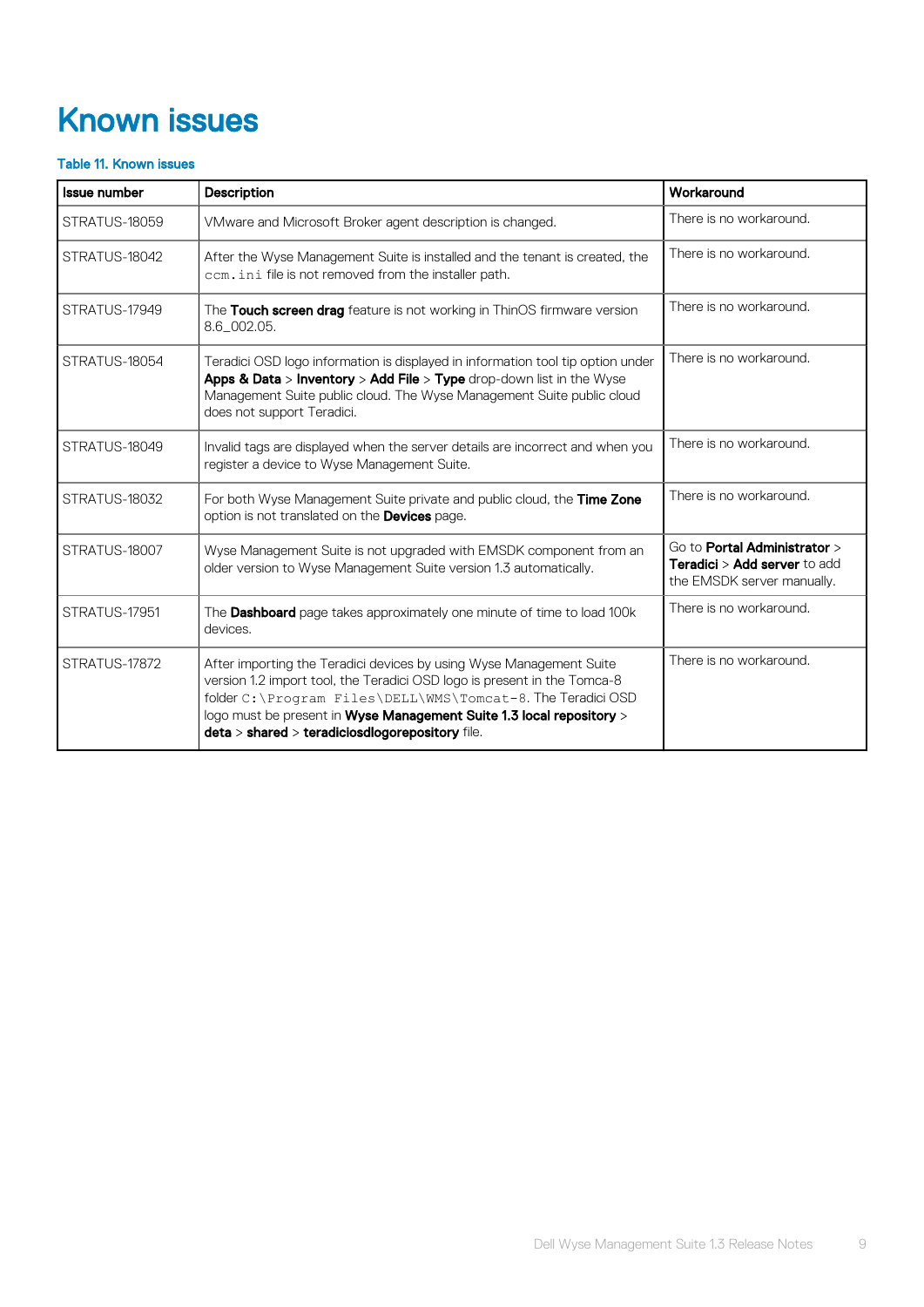© 2018 - 2019 Dell Inc. or its subsidiaries. All rights reserved. Dell, EMC, and other trademarks are trademarks of Dell Inc. or its subsidiaries. Other trademarks may be trademarks of their respective owners.